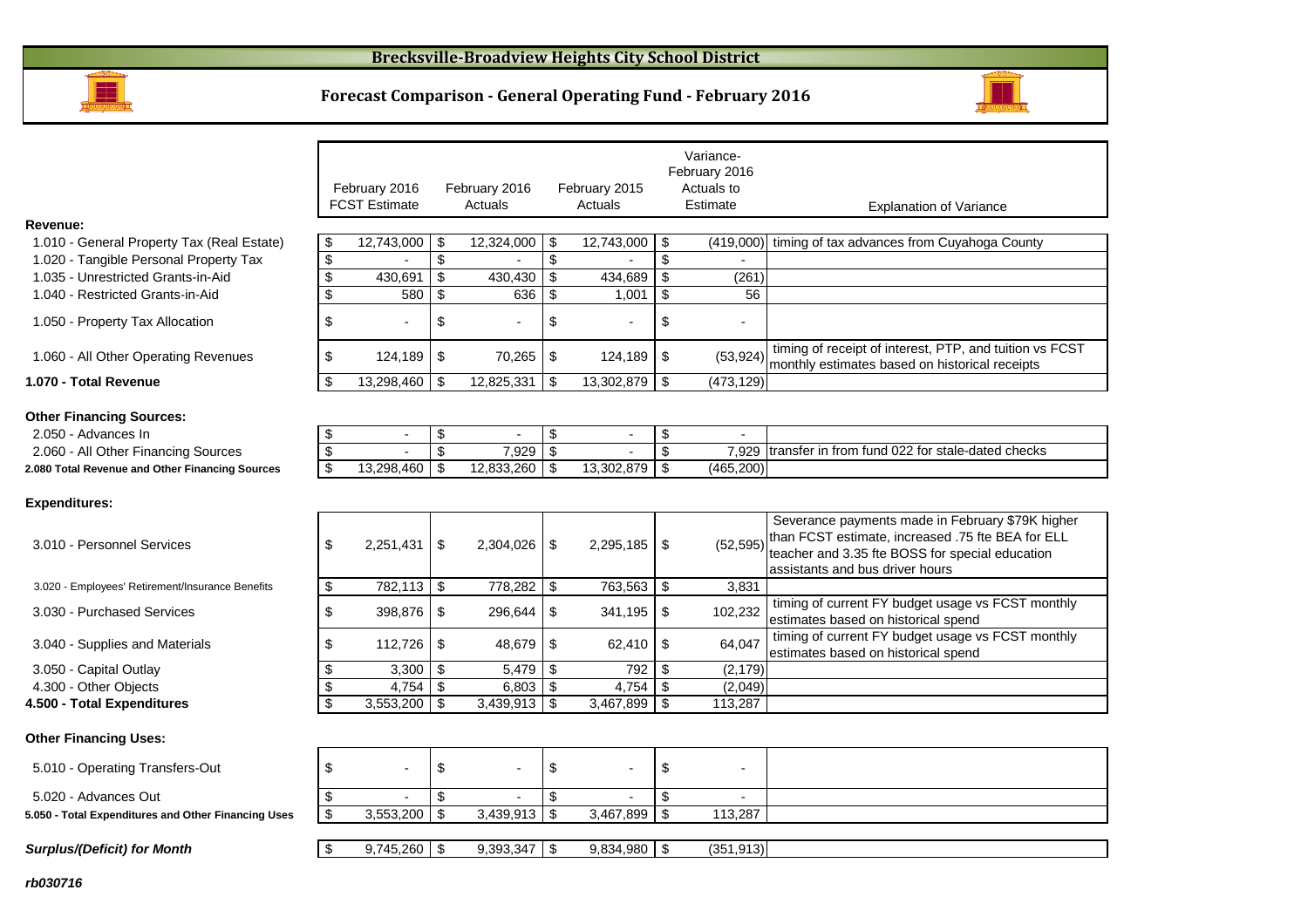#### **Brecksville-Broadview Heights City School District**



#### **Forecast Comparison - General Operating Fund - February 2016**

|                                                     |                       |                     |      |            | Variance-Current      |                                                                                                                                                                                                                                                                      |  |  |
|-----------------------------------------------------|-----------------------|---------------------|------|------------|-----------------------|----------------------------------------------------------------------------------------------------------------------------------------------------------------------------------------------------------------------------------------------------------------------|--|--|
|                                                     | <b>Current FYTD</b>   | <b>Current FYTD</b> |      | Prior FYTD | <b>FYTD Actual to</b> |                                                                                                                                                                                                                                                                      |  |  |
|                                                     | <b>FCST Estimate</b>  | Actuals             |      | Actuals    | <b>FCST Estimate</b>  | <b>Explanation of Variance</b>                                                                                                                                                                                                                                       |  |  |
| Revenue:                                            |                       |                     |      |            |                       |                                                                                                                                                                                                                                                                      |  |  |
| 1.010 - General Property Tax (Real Estate)          | \$<br>29,485,582      | \$<br>29,933,582    | \$   | 29,476,745 | \$<br>448,000         | timing of tax advances from Cuyahoga County, settlement<br>likely to occur in March or April                                                                                                                                                                         |  |  |
| 1.020 - Tangible Personal Property Tax              | \$<br>879,411         | \$<br>879.411       | \$   | 962,924    | \$                    |                                                                                                                                                                                                                                                                      |  |  |
| 1.035 - Unrestricted Grants-in-Aid                  | \$<br>3,589,232       | \$<br>3.582.467     | \$   | 3,612,532  | \$<br>(6, 765)        |                                                                                                                                                                                                                                                                      |  |  |
| 1.040 - Restricted Grants-in-Aid                    | \$<br>4,620           | \$<br>4,687         | \$   | 416,797    | \$<br>67              |                                                                                                                                                                                                                                                                      |  |  |
| 1.050 - Property Tax Allocation                     | \$<br>2,887,006       | \$<br>2,422,834     | \$   | 2,873,779  | \$<br>(464, 172)      | timing of TPP supplemental payments approved by<br>legislature to replace TPP replacement revenue phase-out                                                                                                                                                          |  |  |
| 1.060 - All Other Operating Revenues                | \$<br>961,337         | \$<br>955,125       | \$   | 1,070,718  | \$<br>(6, 212)        |                                                                                                                                                                                                                                                                      |  |  |
| 1.070 - Total Revenue                               | \$<br>37,807,188      | \$<br>37,778,106    | \$   | 38,413,495 | \$<br>(29, 082)       |                                                                                                                                                                                                                                                                      |  |  |
| <b>Other Financing Sources:</b>                     |                       |                     |      |            |                       |                                                                                                                                                                                                                                                                      |  |  |
| 2.050 - Advances In                                 | \$<br>40.000          | \$<br>40.000        | \$   | 110.000    | \$<br>÷.              |                                                                                                                                                                                                                                                                      |  |  |
| 2.060 - All Other Financing Sources                 | \$                    | \$<br>28,031        | \$   | 151,114    | \$<br>28.031          | received unanticipated premium refunds from workers'<br>compensation due to safety program participation and                                                                                                                                                         |  |  |
|                                                     |                       |                     |      |            |                       | other incentives, transfer in from fund 022 for state-dated                                                                                                                                                                                                          |  |  |
|                                                     |                       |                     |      |            |                       | checks                                                                                                                                                                                                                                                               |  |  |
| 2.080 Total Revenue and Other Financing Sources     | \$<br>$37,847,188$ \$ | 37,846,137          | \$   | 38,674,609 | \$<br>(1,051)         |                                                                                                                                                                                                                                                                      |  |  |
| <b>Expenditures:</b>                                |                       |                     |      |            |                       |                                                                                                                                                                                                                                                                      |  |  |
| 3.010 - Personnel Services                          | \$<br>19,587,699      | \$<br>19,773,564    | \$   | 19,627,002 | \$                    | Severance payments made in FY16 \$174K higher than<br>FCST estimate due to additional retirements no known<br>(185,865) when OCT FCST developed, increased .75 fte BEA for<br>ELL teacher and 3.35 fte BOSS for special education<br>assistants and bus driver hours |  |  |
| 3.020 - Employees' Retirement/Insurance Benefits    | \$<br>6,164,602       | \$<br>6,211,959     | \$   | 6,093,726  | \$<br>(47, 357)       | increase in Board paid insurance fte after final bidding of<br>bus routes following reinstatement of half day every day<br>kindegarten model, timing of STRS deductions and<br>balance payments for foundation shortages as actual<br>monthly payrolls vary          |  |  |
| 3.030 - Purchased Services                          | \$<br>3,126,269       | \$<br>2,709,032     | \$   | 3,045,179  | \$<br>417,237         | reduction in expenses for charter/community school<br>students and winter utility costs, timing of current FY<br>budget usage vs FCST monthly estimates based on<br>historical spend                                                                                 |  |  |
| 3.040 - Supplies and Materials                      | \$<br>800,942         | \$<br>623,828       | \$   | 740,145    | \$<br>177,114         | timing of current FY budget usage vs FCST monthly<br>estimates based on historical spend                                                                                                                                                                             |  |  |
| 3.050 - Capital Outlay                              | \$<br>54,017          | \$<br>83,120        | \$   | 84,652     | \$<br>(29, 103)       | timing of current FY budget usage vs FCST monthly<br>estimates based on historical spend                                                                                                                                                                             |  |  |
| 4.300 - Other Objects                               | \$<br>402,334         | \$<br>354,999       | \$   | 352,620    | \$<br>47,335          | timing of current FY budget usage vs FCST monthly<br>estimates based on historical spend                                                                                                                                                                             |  |  |
| 4.500 - Total Expenditures                          | \$<br>30,135,863      | \$<br>29,756,502    | \$   | 29,943,324 | \$<br>379,361         |                                                                                                                                                                                                                                                                      |  |  |
|                                                     |                       |                     |      |            |                       |                                                                                                                                                                                                                                                                      |  |  |
| <b>Other Financing Uses:</b>                        |                       |                     |      |            |                       |                                                                                                                                                                                                                                                                      |  |  |
| 5.010 - Operating Transfers-Out                     | \$<br>$300,325$ \$    | 308,310 \$          |      | 298.291    | \$<br>(7.985)         | increased annual contribution to CAPA                                                                                                                                                                                                                                |  |  |
| 5.020 - Advances Out                                | \$<br>40,000          | \$<br>40,000        | l \$ |            | \$                    |                                                                                                                                                                                                                                                                      |  |  |
| 5.050 - Total Expenditures and Other Financing Uses | \$<br>30,476,188      | \$<br>30,104,812    | \$   | 30,241,615 | \$<br>371,376         |                                                                                                                                                                                                                                                                      |  |  |
|                                                     |                       |                     |      |            |                       |                                                                                                                                                                                                                                                                      |  |  |
| Surplus/(Deficit) FYTD                              | \$<br>7.371.000 \$    | $7.741.325$ \$      |      | 8.432.994  | \$<br>370.325         |                                                                                                                                                                                                                                                                      |  |  |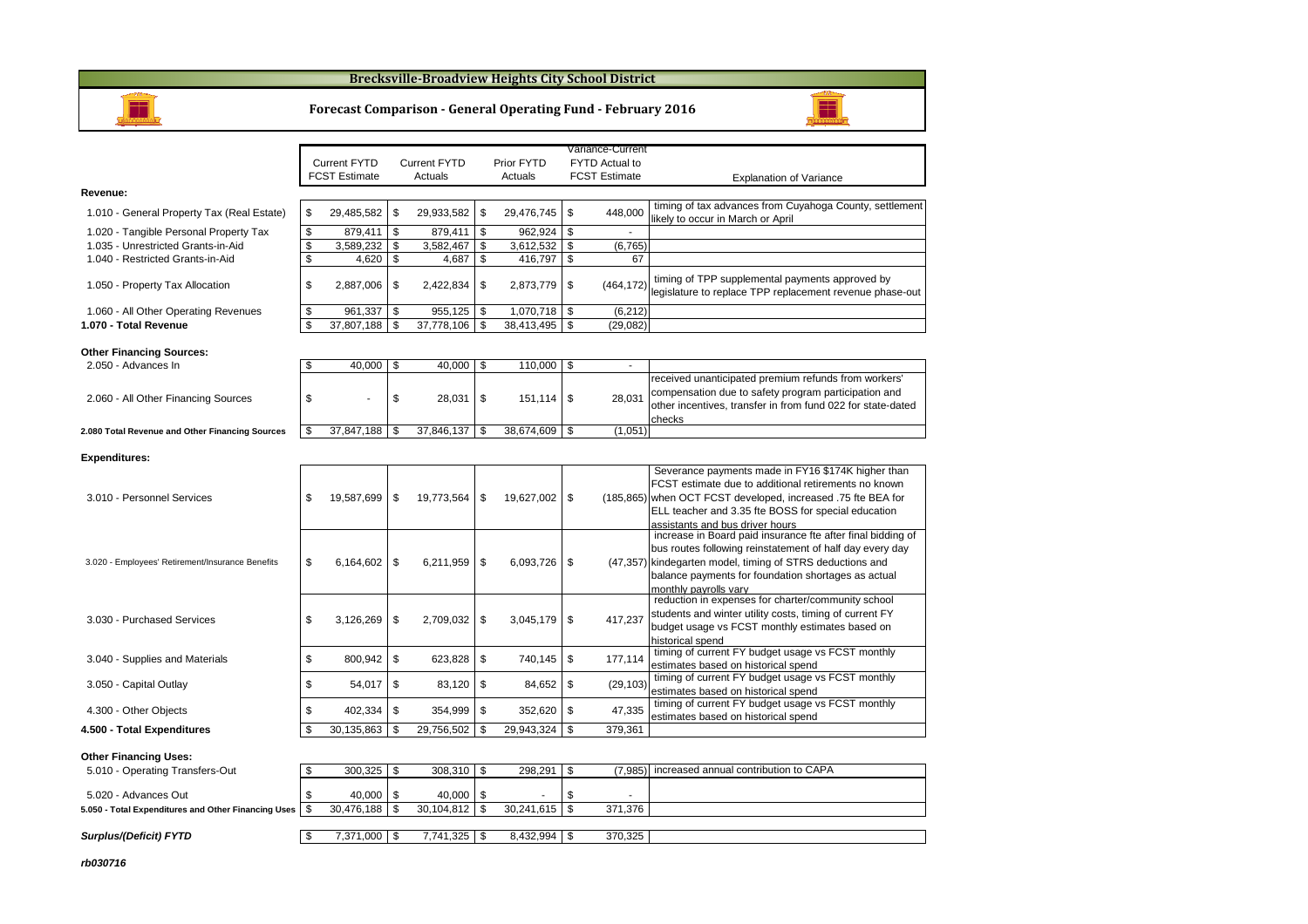|                 | <b>Brecksville-Broadview Heights City School District</b>                           |                      |                |                       |                |                                                              |                          |                   |                          |                         |  |  |  |
|-----------------|-------------------------------------------------------------------------------------|----------------------|----------------|-----------------------|----------------|--------------------------------------------------------------|--------------------------|-------------------|--------------------------|-------------------------|--|--|--|
|                 |                                                                                     |                      |                |                       |                | Revenue Analysis Report - General Operating Fund Only - FY16 |                          |                   |                          |                         |  |  |  |
|                 |                                                                                     | <b>Local Revenue</b> |                |                       | Federal        |                                                              | <b>State Revenue</b>     |                   |                          |                         |  |  |  |
|                 | <b>Taxes</b>                                                                        |                      |                |                       |                | <b>Unrestricted</b>                                          | Property                 | <b>Restricted</b> |                          |                         |  |  |  |
| $2015 - 2016$   | Real<br><b>Estate</b>                                                               | Personal<br>Property | Interest       | <b>Other</b><br>Local |                | Grants-<br>in-Aid                                            | Tax<br><b>Allocation</b> | Grants-<br>in-Aid | Non-<br>Operating*       | <b>Total</b><br>Revenue |  |  |  |
| July            | 9,761,000                                                                           |                      | 835            | 55,984                | 1,566          | 421,978                                                      |                          | 551               |                          | 10,241,914              |  |  |  |
| <b>August</b>   | 4,046,582                                                                           | 879,411              | 41,884         | 238,970               | 507            | 526,511                                                      | 399,020                  | 596               |                          | 6,133,481               |  |  |  |
| September       | $\blacksquare$                                                                      | $\sim$               | 10,313         | 105,025               | 14,474         | 422,006                                                      | $\blacksquare$           | 573               | $\overline{\phantom{a}}$ | 552,391                 |  |  |  |
| <b>October</b>  |                                                                                     |                      | 10,795         | 102,940               | 6,279          | 421,648                                                      | 2,009,555                | 573               | 13,642                   | 2,565,432               |  |  |  |
| <b>November</b> |                                                                                     |                      | 11,465         | 97,930                | 7,012          | 421,644                                                      |                          | 602               |                          | 538,654                 |  |  |  |
| <b>December</b> |                                                                                     |                      | 10,638         | 92,647                | 13,269         | 420,683                                                      | 14,259                   | 578               | 45,250                   | 597,324                 |  |  |  |
| <b>January</b>  | 3,802,000                                                                           |                      | 825            | 57,316                | 4,185          | 517,567                                                      |                          | 578               | 1,210                    | 4,383,681               |  |  |  |
| <b>February</b> | 12,324,000                                                                          | $\sim$               | 28,912         | 35,508                | 5,844          | 430,430                                                      | $\sim$                   | 636               | 7,929                    | 12,833,260              |  |  |  |
| <b>March</b>    |                                                                                     |                      |                |                       |                | $\blacksquare$                                               |                          |                   |                          |                         |  |  |  |
| <b>April</b>    |                                                                                     |                      | $\blacksquare$ |                       |                | $\blacksquare$                                               |                          |                   |                          |                         |  |  |  |
| May             |                                                                                     |                      |                |                       |                | $\blacksquare$                                               |                          |                   |                          |                         |  |  |  |
| June            |                                                                                     |                      | $\blacksquare$ |                       | $\blacksquare$ | $\blacksquare$                                               |                          |                   |                          |                         |  |  |  |
| <b>Totals</b>   | \$29,933,582                                                                        | \$879,411            | \$115,668      | \$786,320             | \$53,137       | \$3,582,467                                                  | \$2,422,834              | \$4,687           | \$68,031                 | \$37,846,137            |  |  |  |
| % of Total      | 79.09%                                                                              | 2.32%                | 0.31%          | 2.08%                 | 0.14%          | 9.47%                                                        | 6.40%                    | 0.01%             | 0.18%                    |                         |  |  |  |
|                 | *Non-Operating Revenue includes advances in, and refund of prior year expenditures. |                      |                |                       |                |                                                              |                          |                   |                          | rb030716                |  |  |  |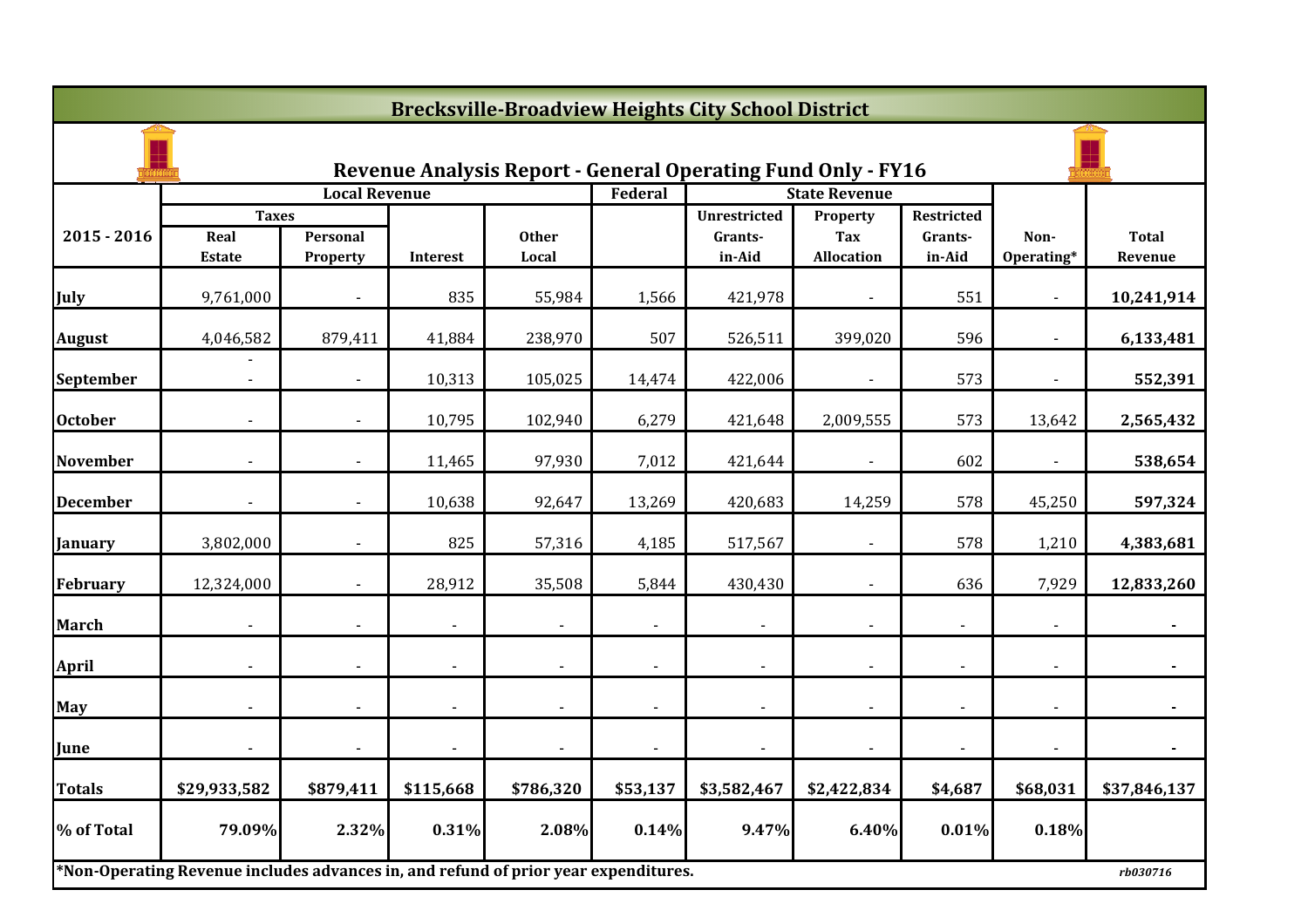|               | <b>Brecksville-Broadview Heights City School District</b>                                                                 |                          |                          |                 |                          |                          |                    |                                 |  |  |  |  |
|---------------|---------------------------------------------------------------------------------------------------------------------------|--------------------------|--------------------------|-----------------|--------------------------|--------------------------|--------------------|---------------------------------|--|--|--|--|
|               | <b>Expenditure Analysis Report - General Operating Fund - FY16</b>                                                        |                          |                          |                 |                          |                          |                    |                                 |  |  |  |  |
| 2015-2016     | <b>Salaries</b>                                                                                                           | <b>Benefits</b>          | <b>Services</b>          | <b>Supplies</b> | Equipment                | Dues/<br><b>Fees</b>     | Non-<br>Operating* | <b>Total</b><br><b>Expenses</b> |  |  |  |  |
| July          | 2,704,810                                                                                                                 | 755,464                  | 304,744                  | 102,425         | 291                      | 18,973                   | 40,000             | 3,926,707                       |  |  |  |  |
| August        | 1,824,099                                                                                                                 | 753,933                  | 441,925                  | 108,406         | 5,656                    | 263,814                  |                    | 3,397,833                       |  |  |  |  |
| September     | 2,213,559                                                                                                                 | 717,917                  | 233,677                  | 105,960         | 12,411                   | 9,340                    |                    | 3,292,864                       |  |  |  |  |
| October       | 2,307,848                                                                                                                 | 815,160                  | 316,453                  | 109,880         | 33,636                   | 23,706                   |                    | 3,606,683                       |  |  |  |  |
| November      | 2,378,774                                                                                                                 | 801,972                  | 356,944                  | 49,230          | 3,118                    | 7,626                    |                    | 3,597,664                       |  |  |  |  |
| December      | 3,353,643                                                                                                                 | 796,725                  | 334,707                  | 48,116          | 15,508                   | 9,776                    | 297,635            | 4,856,110                       |  |  |  |  |
| January       | 2,686,805                                                                                                                 | 792,506                  | 423,938                  | 51,132          | 7,021                    | 14,961                   | 10,675             | 3,987,038                       |  |  |  |  |
| February      | 2,304,026                                                                                                                 | 778,282                  | 296,644                  | 48,679          | 5,479                    | 6,803                    |                    | 3,439,913                       |  |  |  |  |
| March         |                                                                                                                           | $\overline{\phantom{a}}$ |                          |                 | $\overline{\phantom{a}}$ | $\blacksquare$           |                    | $\blacksquare$                  |  |  |  |  |
| April         |                                                                                                                           | $\overline{\phantom{a}}$ | $\overline{\phantom{a}}$ |                 | $\overline{\phantom{a}}$ | $\blacksquare$           | $\blacksquare$     |                                 |  |  |  |  |
| May           |                                                                                                                           |                          |                          |                 | $\overline{\phantom{a}}$ | $\overline{\phantom{a}}$ |                    |                                 |  |  |  |  |
| June          |                                                                                                                           |                          |                          |                 |                          |                          |                    |                                 |  |  |  |  |
| <b>TOTALS</b> | \$19,773,564                                                                                                              | \$6,211,959              | \$2,709,032              | \$623,828       | \$83,120                 | \$354,999                | \$348,310          | \$30,104,812                    |  |  |  |  |
| % of Total    | 65.68%                                                                                                                    | 20.63%                   | 9.00%                    | 2.07%           | 0.28%                    | 1.18%                    | 1.16%              |                                 |  |  |  |  |
|               | *Non-Operating expenses include advances and transfers out.<br>Operating Fund includes General Fund (001) only for FY2016 |                          |                          |                 |                          |                          |                    | rb030716                        |  |  |  |  |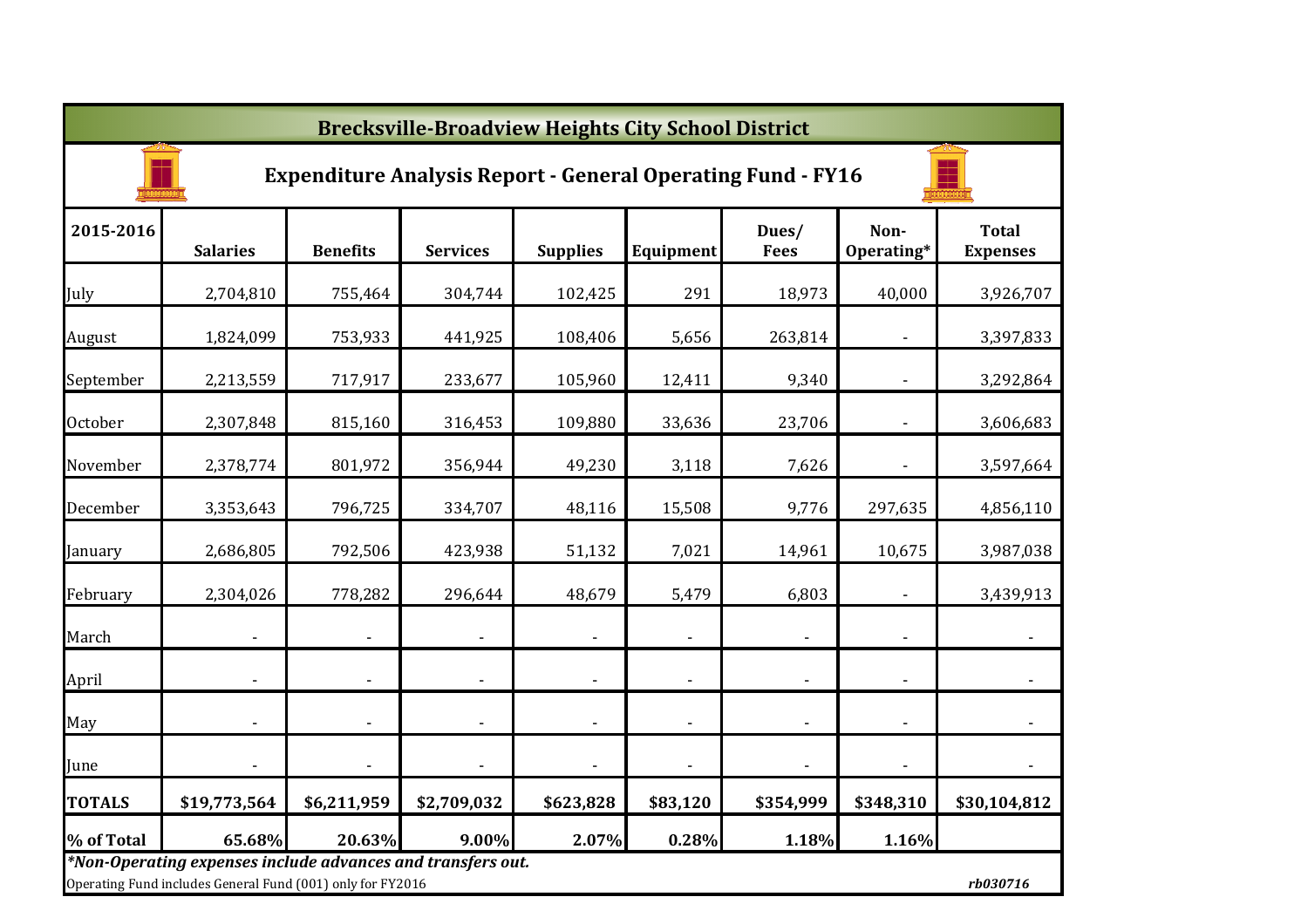|     | <b>Brecksville-Broadview Heights City School District</b>                    |                  |                 |                    |                     |                                  |                 |                     |                 |  |  |  |
|-----|------------------------------------------------------------------------------|------------------|-----------------|--------------------|---------------------|----------------------------------|-----------------|---------------------|-----------------|--|--|--|
|     |                                                                              |                  |                 |                    |                     |                                  |                 |                     |                 |  |  |  |
|     | <b>February 29, 2016</b>                                                     |                  |                 |                    |                     | <b>FINSUMM Financial Summary</b> |                 |                     |                 |  |  |  |
|     | "where fine education is a heritage"                                         |                  |                 |                    |                     |                                  |                 |                     |                 |  |  |  |
|     |                                                                              | <b>Beginning</b> | Monthly         | <b>Fiscal Year</b> | <b>Monthly</b>      | <b>Fiscal Year</b>               | Current         |                     | Unencumbered    |  |  |  |
|     | <b>Fund Fund Name</b><br><b>Balance</b><br><b>To Date</b><br><b>Receipts</b> |                  |                 |                    | <b>Expenditures</b> | <b>To Date</b>                   | Fund            | Current             | <b>Fund</b>     |  |  |  |
|     |                                                                              | 7/1/2015         |                 | Receipts           |                     | <b>Expenditures</b>              | <b>Balance</b>  | <b>Encumbrances</b> | <b>Balance</b>  |  |  |  |
| 001 | <b>General Fund</b>                                                          | \$10,103,705.16  | \$12,833,260.48 | \$37,846,136.51    | \$3,439,913.51      | \$30,104,808.02                  | \$17,845,033.65 | \$1,530,779.86      | \$16,314,253.79 |  |  |  |
| 002 | Bond Retirement                                                              | \$3,253,726.48   | \$841,000.00    | \$2,505,263.66     | \$0.00              | \$2,384,025.84                   | 3,374,964.30    | \$0.00              | 3,374,964.30    |  |  |  |
| 003 | Permanent Improvement                                                        | \$948,139.41     | \$576.000.00    | \$1,576,887.92     | \$45,628.12         | \$1,263,493.51                   | 1,261,533.82    | \$197,345.35        | 1,064,188.47    |  |  |  |
| 004 | <b>Building Fund</b>                                                         | \$150,953.36     | \$0.00          | \$70.000.00        | \$0.00              | \$136,000.00                     | 84,953.36       | \$0.00              | 84,953.36       |  |  |  |
| 006 | Food Service                                                                 | \$367,986.08     | \$147,945.31    | \$924,084.54       | \$153,811.88        | \$960,810.04                     | 331,260.58      | \$224,253.59        | 107,006.99      |  |  |  |
| 007 | Special Trust                                                                | \$89,587.23      | \$113.19        | \$37,581.19        | \$0.00              | \$68,290.51                      | 58,877.91       | \$1,627.86          | 57,250.05       |  |  |  |
| 009 | <b>Uniform Supplies</b>                                                      | \$119,404.78     | \$18,147.90     | \$256,642.63       | \$9,812.29          | \$233,813.12                     | 142,234.29      | \$14,189.60         | 128,044.69      |  |  |  |
| 014 | Rotary - Internal Services                                                   | \$136,276.93     | \$31,523.56     | \$242,750.70       | \$2,794.50          | \$77,358.60                      | 301,669.03      | \$113,062.81        | 188,606.22      |  |  |  |
| 018 | <b>Public School Support</b>                                                 | \$140,784.71     | \$5,126.66      | \$66,042.73        | \$2,512.92          | \$47,651.06                      | 159,176.38      | \$27,215.05         | 131,961.33      |  |  |  |
| 019 | Other Grants                                                                 | \$207,230.45     | \$11,420.38     | \$72,619.31        | \$12,561.10         | \$114,788.37                     | 165,061.39      | \$9,123.86          | 155,937.53      |  |  |  |
| 020 | Child Care Fund                                                              | \$98,887.29      | \$31,707.10     | \$309,754.27       | \$28,862.23         | \$293,828.33                     | 114,813.23      | \$6,844.24          | 107,968.99      |  |  |  |
| 022 | <b>Unclaimed Funds</b>                                                       | \$7,928.97       | \$0.00          | \$0.00             | \$7,928.97          | \$7,928.97                       | 0.00            | \$0.00              | 0.00            |  |  |  |
| 200 | <b>Student Managed Funds</b>                                                 | \$137,172.80     | \$30,461.99     | \$161,980.09       | \$17,873.38         | \$131,103.95                     | 168,048.94      | \$41,419.69         | 126,629.25      |  |  |  |
| 300 | <b>District Managed Funds</b>                                                | \$216,204.11     | \$23,209.75     | \$375,526.52       | \$41,249.53         | \$350,778.23                     | 240,952.40      | \$108,842.10        | 132,110.30      |  |  |  |
| 401 | <b>Auxiliary Services</b>                                                    | \$50,112.65      | \$167,752.11    | \$337,807.20       | \$20,833.99         | \$169,351.63                     | 218,568.22      | \$88,986.49         | 129,581.73      |  |  |  |
| 451 | OneNet (Data Communication)                                                  | \$0.00           | \$0.00          | \$5,400.00         | \$0.00              | \$5,400.00                       | 0.00            | \$0.00              | 0.00            |  |  |  |
| 499 | Miscellaneous State Grants                                                   | \$16,789.67      | \$3,100.00      | \$3,100.00         | \$3,399.72          | \$27,706.18                      | (7,816.51)      | \$5,179.49          | (12,996.00)     |  |  |  |
| 516 | <b>IDEA-B</b>                                                                | \$36,434.87      | \$44,897.97     | \$333,595.85       | \$57,524.53         | \$433,040.81                     | (63,010.09)     | \$245,850.06        | (308, 860.15)   |  |  |  |
| 551 | Title III - Limited English Proficiency                                      | \$0.00           | \$1,326.57      | \$12,414.24        | \$20,597.31         | \$12,414.24                      | 0.00            | \$0.00              | 0.00            |  |  |  |
| 572 | Title I - Disadvantaged Children                                             | \$18,826.95      | \$30,915.97     | \$131,722.75       | \$2,139.82          | \$181,345.67                     | (30, 795.97)    | \$80.00             | (30, 875.97)    |  |  |  |
| 587 | Preschool                                                                    | \$0.00           | \$2,125.63      | \$10,087.66        | \$0.00              | \$13,290.29                      | (3,202.63)      | \$0.00              | (3,202.63)      |  |  |  |
| 590 | Title II-A - Improving Teacher Quality                                       | \$5,965.30       | \$6,750.76      | \$23,116.78        | \$2,842.52          | \$33,393.35                      | (4,311.27)      | \$2,753.00          | (7,064.27)      |  |  |  |
| 599 | Miscellaneous Federal Grants                                                 | \$0.00           | \$0.00          | \$0.00             | \$0.00              | \$0.00                           | 0.00            | \$0.00              | 0.00            |  |  |  |
|     |                                                                              |                  |                 |                    |                     |                                  |                 |                     |                 |  |  |  |
|     | <b>Grand Totals (ALL Funds)</b>                                              | \$16,106,117.20  | \$14,806,785.33 | \$45,302,514.55    | \$3,870,286.32      | \$37,050,620.72                  | \$24,358,011.03 | \$2,617,553.05      | \$21,740,457.98 |  |  |  |
|     |                                                                              |                  |                 |                    |                     |                                  |                 |                     |                 |  |  |  |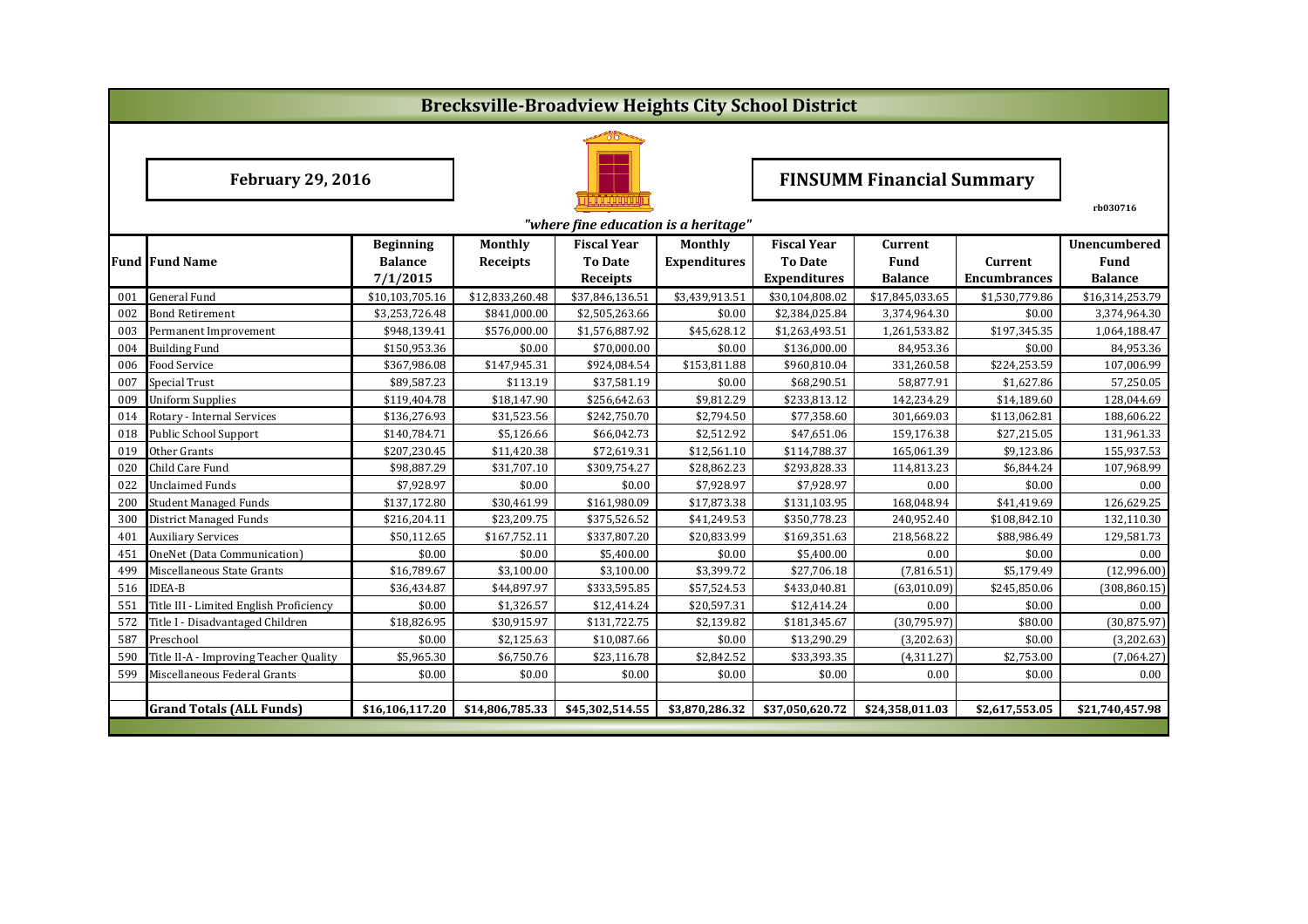#### *Brecksville-Broadview Heights Board of Education*



## *Approved Funds for 2015/2016*



|          | This report is a listing of all grant funds authorized and received throughout the 2015/2016 fiscal year. |                   |                   |                |               |  |  |  |  |  |  |
|----------|-----------------------------------------------------------------------------------------------------------|-------------------|-------------------|----------------|---------------|--|--|--|--|--|--|
|          |                                                                                                           | <b>Authorized</b> | Non-Public        | <b>Monthly</b> | <b>Amount</b> |  |  |  |  |  |  |
| Fund     | <b>Description</b>                                                                                        | Amount            | <b>Authorized</b> | Amount         | Received      |  |  |  |  |  |  |
|          |                                                                                                           |                   | Amount            | Received       | FY-to-date    |  |  |  |  |  |  |
|          | <b>State Grants</b>                                                                                       |                   |                   |                |               |  |  |  |  |  |  |
|          | 451/9016 Network Connectivity Subsidy                                                                     | \$10,800.00       | \$0.00            | \$0.00         | \$5,400.00    |  |  |  |  |  |  |
|          |                                                                                                           |                   |                   |                |               |  |  |  |  |  |  |
|          | <b>Auxiliary Services</b>                                                                                 |                   |                   |                |               |  |  |  |  |  |  |
|          | 401/9016 Assumption                                                                                       | \$196,376.74      | \$196,376.74      | \$82,786.65    | \$180,975.03  |  |  |  |  |  |  |
|          | 401/9116 Lawrence School                                                                                  | \$81,344.34       | \$81,344.34       | \$48,575.78    | \$89,247.96   |  |  |  |  |  |  |
|          | 401/9216 South Suburban Mont.                                                                             | \$61,624.50       | \$61,624.50       | \$36,123.71    | \$66,935.97   |  |  |  |  |  |  |
|          |                                                                                                           |                   |                   |                |               |  |  |  |  |  |  |
|          | <b>CAPA</b>                                                                                               |                   |                   |                |               |  |  |  |  |  |  |
| 499/9016 | Ohio Dept. of Health Youth Tobacco                                                                        | \$50,000.00       | \$0.00            | \$3,100.00     | \$3,100.00    |  |  |  |  |  |  |
|          | <b>Reduction Use</b>                                                                                      |                   |                   |                |               |  |  |  |  |  |  |
|          |                                                                                                           |                   |                   |                |               |  |  |  |  |  |  |
|          | <b>Total State Funds</b>                                                                                  | \$400,145.58      | \$339,345.58      | \$170,586.14   | \$345,658.96  |  |  |  |  |  |  |
|          |                                                                                                           |                   |                   |                |               |  |  |  |  |  |  |
|          | <b>Federal Grants</b>                                                                                     |                   |                   |                |               |  |  |  |  |  |  |
|          | 516/9016 IDEA-B Special Education FY16                                                                    | \$728,523.07      | \$7,396.17        | \$44,897.97    | \$333,595.85  |  |  |  |  |  |  |
|          | 516/9015 IDEA-B Special Education FY15                                                                    | \$770,074.29      | \$12,034.42       | \$0.00         | \$0.00        |  |  |  |  |  |  |
|          |                                                                                                           |                   |                   |                |               |  |  |  |  |  |  |
|          | 551/9016 Title III Limited English Proficiency FY16                                                       | \$11,479.07       | \$0.00            | \$1,326.57     | \$12,414.24   |  |  |  |  |  |  |
|          | 551/9015 Title III Limited English Proficiency FY15                                                       | \$14,496.57       | \$0.00            | \$0.00         | \$0.00        |  |  |  |  |  |  |
|          |                                                                                                           |                   |                   |                |               |  |  |  |  |  |  |
|          | 572/9016 Title I FY16                                                                                     | \$285,827.00      | \$4,018.80        | \$30,915.97    | \$108,857.78  |  |  |  |  |  |  |
|          | 572/9015 Title I FY15                                                                                     | \$314,929.97      | \$0.00            | \$0.00         | \$22,864.97   |  |  |  |  |  |  |
|          | 587/9016 Preschool Special Education FY16                                                                 |                   | \$0.00            | \$2,125.63     | \$10,087.66   |  |  |  |  |  |  |
|          | 587/9015 Preschool Special Education FY15                                                                 | \$20,192.98       |                   |                |               |  |  |  |  |  |  |
|          |                                                                                                           | \$20,190.02       | \$0.00            | \$0.00         | \$0.00        |  |  |  |  |  |  |
|          | 590/9016 Title II-A Improving Teacher Quality FY16                                                        | \$60,047.77       | \$3,064.58        | \$6,750.76     | \$20,958.35   |  |  |  |  |  |  |
|          | 590/9015 Title II-A Improving Teacher Quality FY15                                                        |                   | \$316.00          | \$0.00         |               |  |  |  |  |  |  |
|          |                                                                                                           | \$63,805.40       |                   |                | \$2,158.43    |  |  |  |  |  |  |
|          | <b>Total Federal Funds</b>                                                                                | \$2,289,566.14    | \$26,829.97       | \$86,016.90    | \$510,937.28  |  |  |  |  |  |  |
|          |                                                                                                           |                   |                   |                |               |  |  |  |  |  |  |
| rb030716 |                                                                                                           |                   |                   |                |               |  |  |  |  |  |  |
|          |                                                                                                           |                   |                   |                |               |  |  |  |  |  |  |
|          |                                                                                                           |                   |                   |                |               |  |  |  |  |  |  |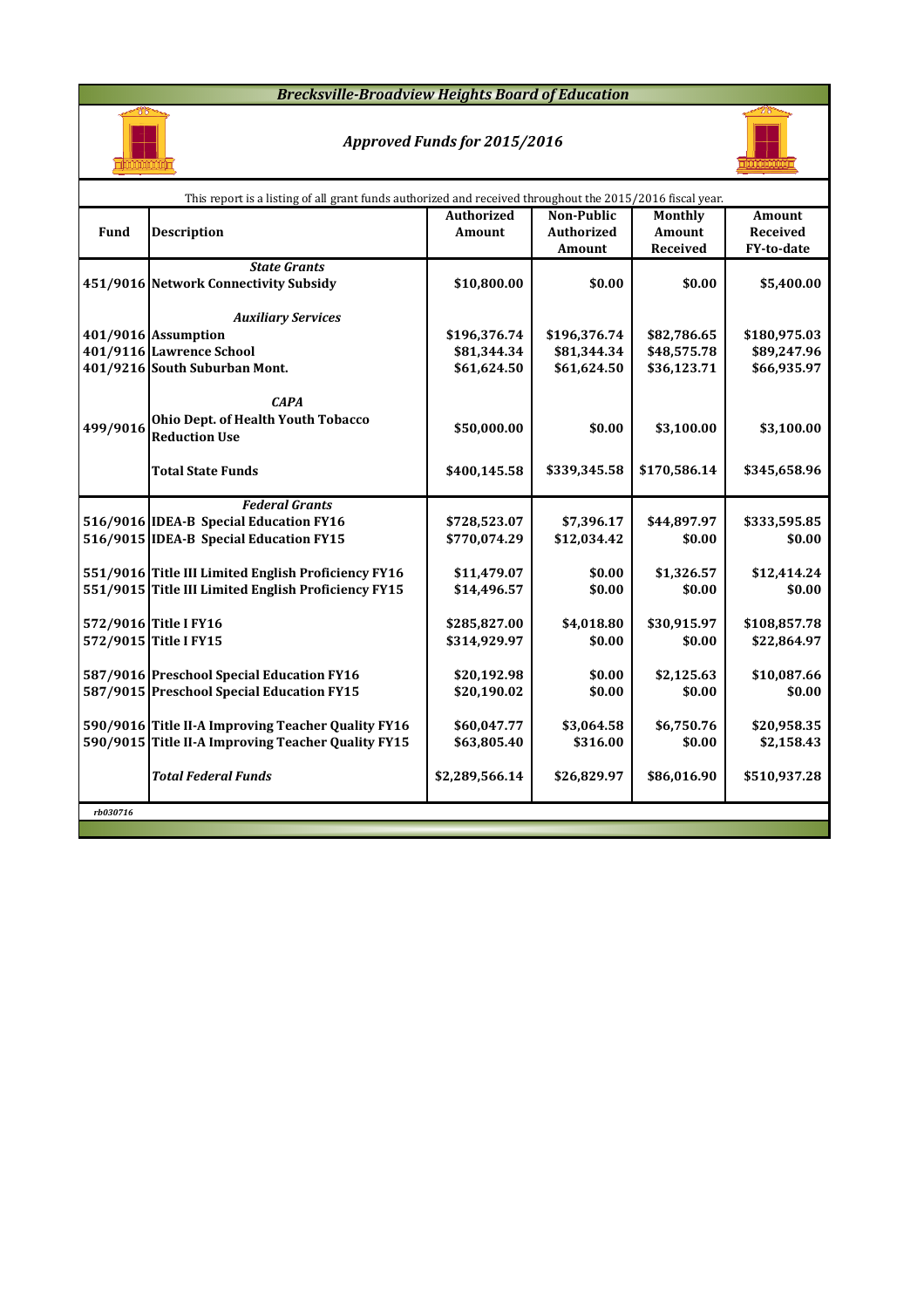*Brecksville-Broadview Heights Board of Education*

# *Record of Advances for 2015/2016*



*as of 02/29/16*

| us vj vaj avj 10<br>INITIAL ADVANCE INFORMATION<br><b>ADVANCE RETURN</b> |                                       |             |             |                |             |             |               |  |  |  |  |
|--------------------------------------------------------------------------|---------------------------------------|-------------|-------------|----------------|-------------|-------------|---------------|--|--|--|--|
|                                                                          |                                       |             |             |                |             |             |               |  |  |  |  |
| <b>Date</b>                                                              | <b>Board</b>                          | <b>FROM</b> | TO          | <b>Fund</b>    |             | <b>Date</b> |               |  |  |  |  |
| <b>Approved</b>                                                          | <b>Resolution</b>                     | <b>Fund</b> | <b>Fund</b> | <b>Name</b>    | Amount      | Returned    | <b>Amount</b> |  |  |  |  |
| 8/24/2015                                                                |                                       | 001         | 009         | Uniform School | \$40,000.00 | 12/31/2015  | \$40,000.00   |  |  |  |  |
|                                                                          |                                       |             |             | Supplies       |             |             |               |  |  |  |  |
|                                                                          |                                       |             |             |                |             |             |               |  |  |  |  |
|                                                                          |                                       |             |             |                |             |             |               |  |  |  |  |
|                                                                          |                                       |             |             |                |             |             |               |  |  |  |  |
|                                                                          |                                       |             |             |                |             |             |               |  |  |  |  |
|                                                                          |                                       |             |             |                |             |             |               |  |  |  |  |
|                                                                          |                                       |             |             |                |             |             |               |  |  |  |  |
|                                                                          |                                       |             |             |                |             |             |               |  |  |  |  |
|                                                                          |                                       |             |             |                |             |             |               |  |  |  |  |
|                                                                          |                                       |             |             |                |             |             |               |  |  |  |  |
|                                                                          |                                       |             |             |                |             |             |               |  |  |  |  |
|                                                                          |                                       |             |             |                |             |             |               |  |  |  |  |
|                                                                          | TOTAL Advances for 2015-2016          |             |             |                | \$40,000.00 |             | \$40,000.00   |  |  |  |  |
|                                                                          |                                       |             |             |                |             |             |               |  |  |  |  |
|                                                                          | \$0.00<br><b>Advances Outstanding</b> |             |             |                |             |             |               |  |  |  |  |
| rb030716                                                                 |                                       |             |             |                |             |             |               |  |  |  |  |
|                                                                          |                                       |             |             |                |             |             |               |  |  |  |  |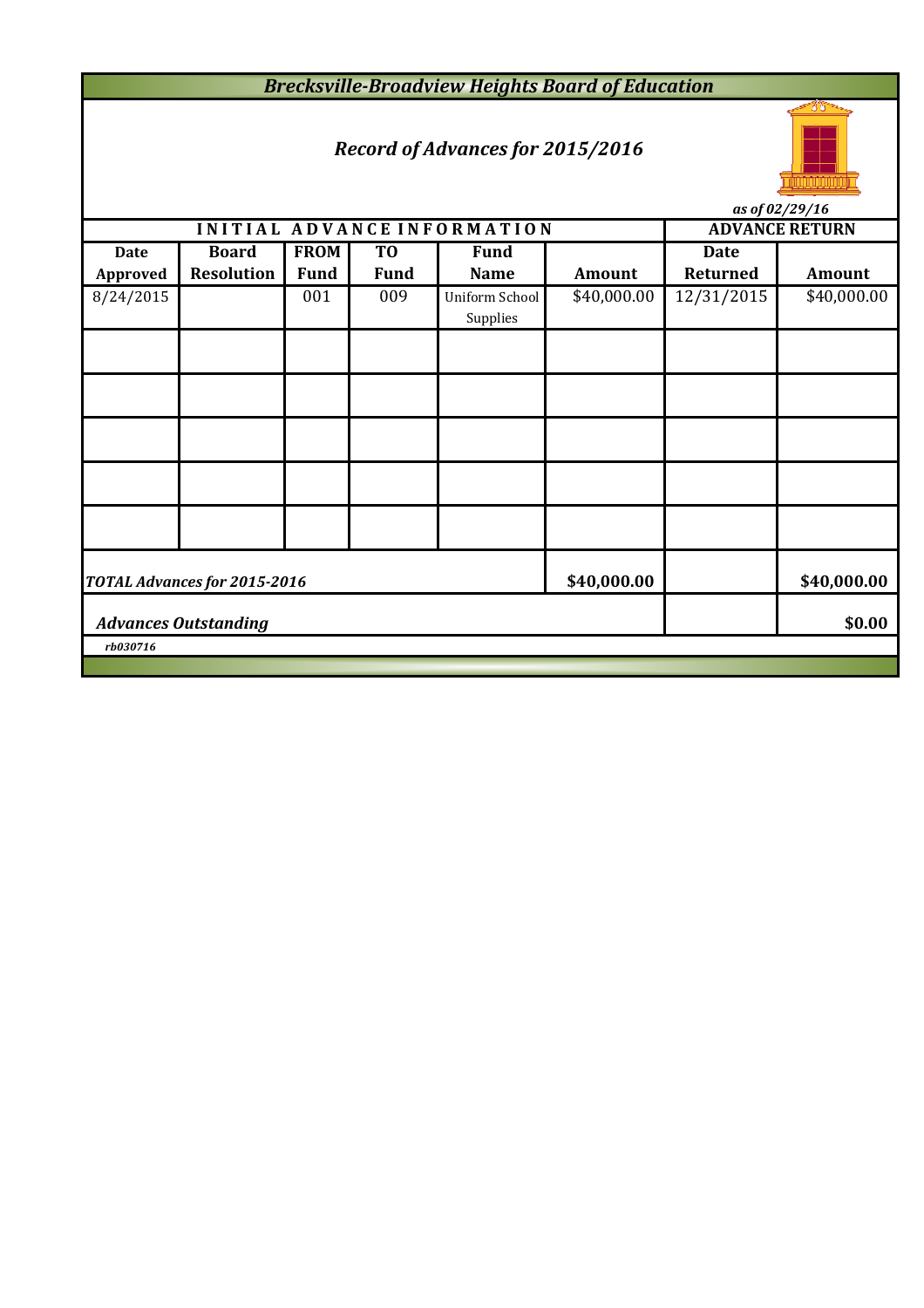| <b>Brecksville-Broadview Heights City School District</b> |                               |    |               |    |               |  |  |  |  |  |
|-----------------------------------------------------------|-------------------------------|----|---------------|----|---------------|--|--|--|--|--|
| <b>Cash Reconciliation</b>                                |                               |    |               |    |               |  |  |  |  |  |
|                                                           | <b>February 29, 2016</b>      |    |               |    |               |  |  |  |  |  |
| <b>FINSUM Balance</b>                                     |                               |    |               | \$ | 24,358,011.03 |  |  |  |  |  |
| <b>Bank Balance:</b>                                      |                               |    |               |    |               |  |  |  |  |  |
| Charter One - General                                     |                               | \$ | 2,114,888.63  |    |               |  |  |  |  |  |
|                                                           |                               |    |               |    |               |  |  |  |  |  |
| <b>Investments:</b><br><b>STAR Ohio</b>                   |                               |    |               |    |               |  |  |  |  |  |
|                                                           | 1,885.75                      |    |               |    |               |  |  |  |  |  |
| Meeder Investment Management<br><b>First Federal</b>      | 14,360,809.37<br>5,055,758.99 |    |               |    |               |  |  |  |  |  |
| Westfield Bank                                            | 3,003,122.57                  |    |               |    |               |  |  |  |  |  |
|                                                           |                               | \$ | 22,421,576.68 |    |               |  |  |  |  |  |
| <b>Petty Cash:</b>                                        |                               |    |               |    |               |  |  |  |  |  |
| Chippewa                                                  | 100.00                        |    |               |    |               |  |  |  |  |  |
| <b>Highland Drive</b>                                     | 100.00                        |    |               |    |               |  |  |  |  |  |
| Hilton                                                    | 100.00                        |    |               |    |               |  |  |  |  |  |
| <b>Central School</b>                                     | 100.00                        |    |               |    |               |  |  |  |  |  |
| Middle School                                             | 150.00                        |    |               |    |               |  |  |  |  |  |
| <b>Student Activity</b>                                   | 300.00                        |    |               |    |               |  |  |  |  |  |
| <b>High School</b>                                        | 150.00                        |    |               |    |               |  |  |  |  |  |
| Transportation                                            | 150.00                        |    |               |    |               |  |  |  |  |  |
| <b>Board Office</b>                                       | 150.00                        |    |               |    |               |  |  |  |  |  |
| Beekeepers                                                | 150.00                        |    |               |    |               |  |  |  |  |  |
|                                                           |                               | \$ | 1,450.00      |    |               |  |  |  |  |  |
| <b>Change Fund:</b>                                       |                               |    |               |    |               |  |  |  |  |  |
| Middle School Athletics                                   | 200.00                        |    |               |    |               |  |  |  |  |  |
| Middle School Concessions                                 | 150.00                        |    |               |    |               |  |  |  |  |  |
| High School Athletics                                     | 4,000.00                      |    |               |    |               |  |  |  |  |  |
| <b>Food Services</b>                                      | 1,097.00                      |    |               |    |               |  |  |  |  |  |
|                                                           |                               | \$ | 5,447.00      |    |               |  |  |  |  |  |
|                                                           |                               |    |               |    |               |  |  |  |  |  |
| Less: Outstanding Checks-Charter One General              |                               | \$ | (185, 351.28) |    |               |  |  |  |  |  |
| <b>Outstanding Deposits/Other Adjustments:</b>            |                               |    |               |    |               |  |  |  |  |  |
|                                                           |                               |    |               |    |               |  |  |  |  |  |
|                                                           |                               |    |               |    |               |  |  |  |  |  |
|                                                           |                               |    |               |    |               |  |  |  |  |  |
|                                                           |                               | \$ |               |    |               |  |  |  |  |  |
| <b>Bank Balance</b>                                       |                               |    |               | \$ | 24,358,011.03 |  |  |  |  |  |
| <b>Variance</b>                                           |                               |    |               | \$ |               |  |  |  |  |  |
|                                                           |                               |    |               |    |               |  |  |  |  |  |
| rb030716                                                  |                               |    |               |    |               |  |  |  |  |  |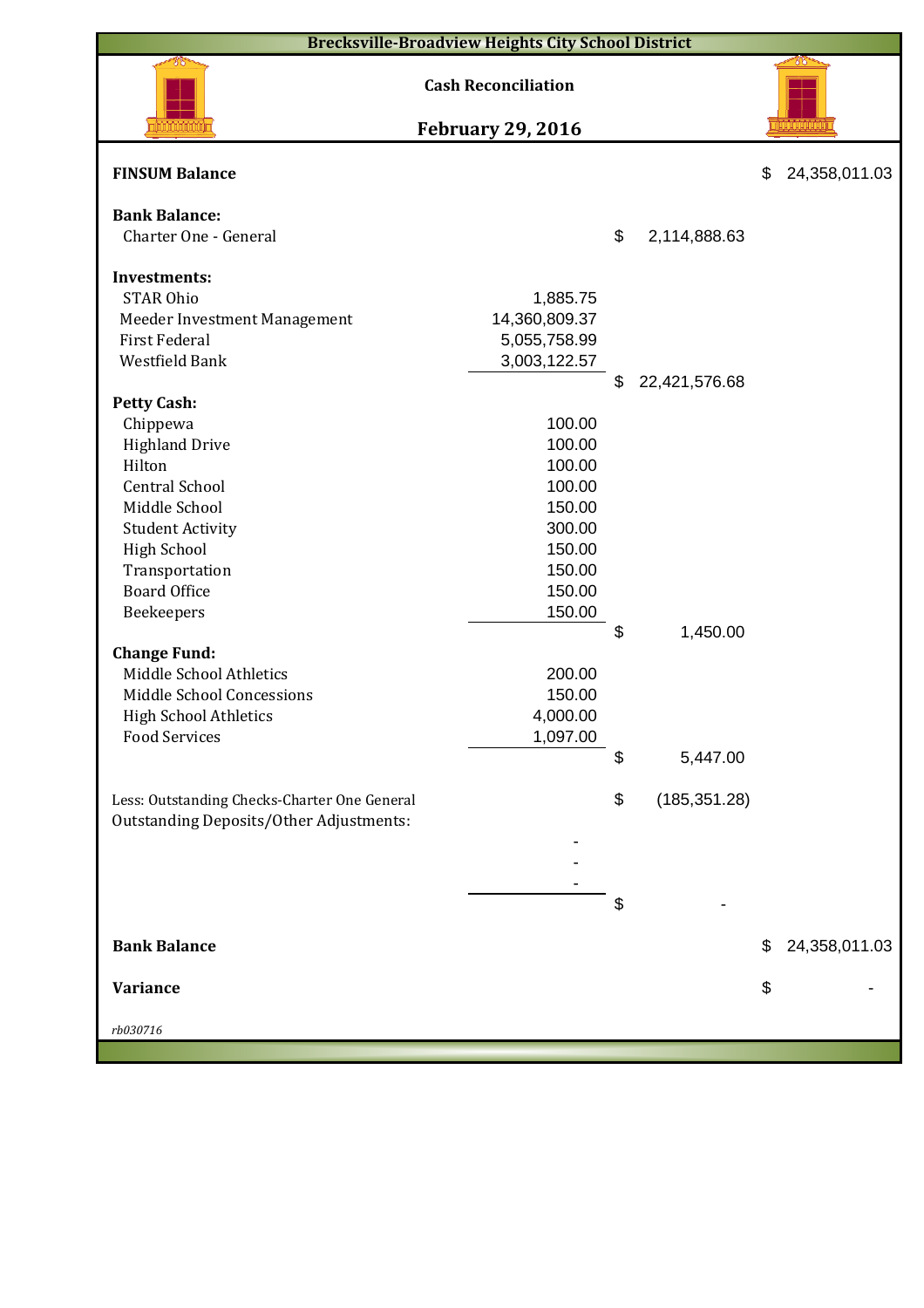|               | <b>Brecksville-Broadview Heights City School District</b> |                 |                                     |                   |                       |                              |                     |                                    |                        |  |  |  |
|---------------|-----------------------------------------------------------|-----------------|-------------------------------------|-------------------|-----------------------|------------------------------|---------------------|------------------------------------|------------------------|--|--|--|
|               |                                                           |                 |                                     |                   |                       |                              |                     |                                    |                        |  |  |  |
|               | <b>February 29, 2016</b>                                  |                 |                                     |                   |                       | <b>Appropriation Summary</b> |                     |                                    |                        |  |  |  |
|               |                                                           |                 |                                     |                   |                       |                              |                     | rb030716                           |                        |  |  |  |
|               | "where fine education is a heritage"                      |                 |                                     |                   |                       |                              |                     |                                    |                        |  |  |  |
|               |                                                           | <b>FYTD</b>     | <b>Prior FY</b><br><b>Carryover</b> | <b>FYTD</b>       | <b>FYTD</b><br>Actual | <b>MTD</b><br><b>Actual</b>  | Current             | <b>FYTD</b><br><b>Unencumbered</b> | <b>FYTD</b><br>Percent |  |  |  |
| Fund          |                                                           | Appropriated    | <b>Encumbrances</b>                 | <b>Expendable</b> | <b>Expenditures</b>   | <b>Expenditures</b>          | <b>Encumbrances</b> | <b>Balance</b>                     | Exp/Enc                |  |  |  |
| 001           | <b>General Fund</b>                                       | \$45,823,986.00 | \$323,247.69                        | \$46,147,233.69   | \$30,104,808.02       | \$3,439,913.51               | \$1,530,779.86      | 14,511,645.81                      | 68.55%                 |  |  |  |
| 002           | <b>Bond Retirement</b>                                    | \$4,431,397.00  | \$0.00                              | 4,431,397.00      | \$2,384,025.84        | \$0.00                       | \$0.00              | 2,047,371.16                       | 53.80%                 |  |  |  |
| 003           | Permanent Improvement                                     | \$1,900,000.00  | \$798,264.93                        | 2,698,264.93      | \$1,263,493.51        | \$45,628.12                  | \$197,345.35        | 1,237,426.07                       | 54.14%                 |  |  |  |
| 004           | <b>Building Fund</b>                                      | \$0.00          | \$136,000.00                        | 136,000.00        | \$136,000.00          | \$0.00                       | \$0.00              | 0.00                               | 100.00%                |  |  |  |
| 006           | <b>Food Service</b>                                       | \$1,708,100.00  | \$1,720.00                          | 1,709,820.00      | \$960,810.04          | \$153,811.88                 | \$224,253.59        | 524,756.37                         | 69.31%                 |  |  |  |
| 007           | <b>Special Trust</b>                                      | \$82,402.00     | \$0.00                              | 82,402.00         | \$68,290.51           | \$0.00                       | \$1,627.86          | 12,483.63                          | 84.85%                 |  |  |  |
| 009           | <b>Uniform Supplies</b>                                   | \$261,247.00    | \$0.00                              | 261,247.00        | \$233,813.12          | \$9,812.29                   | \$14,189.60         | 13,244.28                          | 94.93%                 |  |  |  |
| 014           | Rotary - Internal Services                                | \$445,661.00    | \$5,770.99                          | 451,431.99        | \$77,358.60           | \$2,794.50                   | \$113,062.81        | 261,010.58                         | 42.18%                 |  |  |  |
| 018           | Public School Support                                     | \$151,449.00    | \$1,450.00                          | 152,899.00        | \$47,651.06           | \$2,512.92                   | \$27,215.05         | 78,032.89                          | 48.96%                 |  |  |  |
| 019           | Other Grants                                              | \$149,724.65    | \$16,581.26                         | 166,305.91        | \$114,788.37          | \$12,561.10                  | \$9,123.86          | 42,393.68                          | 74.51%                 |  |  |  |
| 020           | Child Care Fund                                           | \$454,176.00    | \$5,719.99                          | 459,895.99        | \$293,828.33          | \$28,862.23                  | \$6,844.24          | 159,223.42                         | 65.38%                 |  |  |  |
| 022           | <b>Unclaimed Funds</b>                                    | \$7,928.97      | \$0.00                              | 7,928.97          | \$7,928.97            | \$7,928.97                   | \$0.00              | 0.00                               | 0.00%                  |  |  |  |
| 200           | <b>Student Managed Funds</b>                              | \$292,413.00    | \$3,154.06                          | 295,567.06        | \$131,103.95          | \$17,873.38                  | \$41,419.69         | 123,043.42                         | 58.37%                 |  |  |  |
| 300           | District Managed Funds                                    | \$660,645.00    | \$33,196.22                         | 693,841.22        | \$350,778.23          | \$41,249.53                  | \$108,842.10        | 234,220.89                         | 66.24%                 |  |  |  |
| 401           | <b>Auxiliary Services</b>                                 | \$339,756.60    | \$49,701.63                         | 389,458.23        | \$169,351.63          | \$20,833.99                  | \$88,986.49         | 131,120.11                         | 66.33%                 |  |  |  |
| 451           | OneNet (Data Communication)                               | \$10,800.00     | \$0.00                              | 10,800.00         | \$5,400.00            | \$0.00                       | \$0.00              | 5,400.00                           | 50.00%                 |  |  |  |
| 499           | Miscellaneous State Grants                                | \$50,000.00     | \$16,789.67                         | 66,789.67         | \$27,706.18           | \$3,399.72                   | \$5,179.49          | 33,904.00                          | 49.24%                 |  |  |  |
| 516           | <b>IDEA-B</b>                                             | \$731,394.44    | \$33,563.50                         | 764,957.94        | \$433,040.81          | \$57,524.53                  | \$245,850.06        | 86,067.07                          | 88.75%                 |  |  |  |
| 551           | Title III - Limited English Proficiency                   | \$14,587.67     | \$0.00                              | 14,587.67         | \$12,414.24           | \$20,597.31                  | \$0.00              | 2,173.43                           | 85.10%                 |  |  |  |
| 572           | Title I - Disadvantaged Children                          | \$327,504.57    | \$14.35                             | 327,518.92        | \$181,345.67          | \$2,139.82                   | \$80.00             | 146,093.25                         | 55.39%                 |  |  |  |
| 587           | Preschool                                                 | \$20,192.98     | \$0.00                              | 20,192.98         | \$13,290.29           | \$0.00                       | \$0.00              | 6,902.69                           | 65.82%                 |  |  |  |
| 590           | Title II-A - Improving Teacher Quality                    | \$68,171.50     | \$0.00                              | 68,171.50         | \$33,393.35           | \$2,842.52                   | \$2,753.00          | 32,025.15                          | 53.02%                 |  |  |  |
| 599           | Miscellaneous Federal Grants                              | \$0.00          | \$0.00                              | 0.00              | \$0.00                | \$0.00                       | \$0.00              | 0.00                               | #DIV/0!                |  |  |  |
| <b>Totals</b> |                                                           | \$57,931,537.38 | \$1,425,174.29                      | \$59,356,711.67   | \$37,050,620.72       | \$3,870,286.32               | \$2,617,553.05      | \$19,688,537.90                    | 66.83%                 |  |  |  |